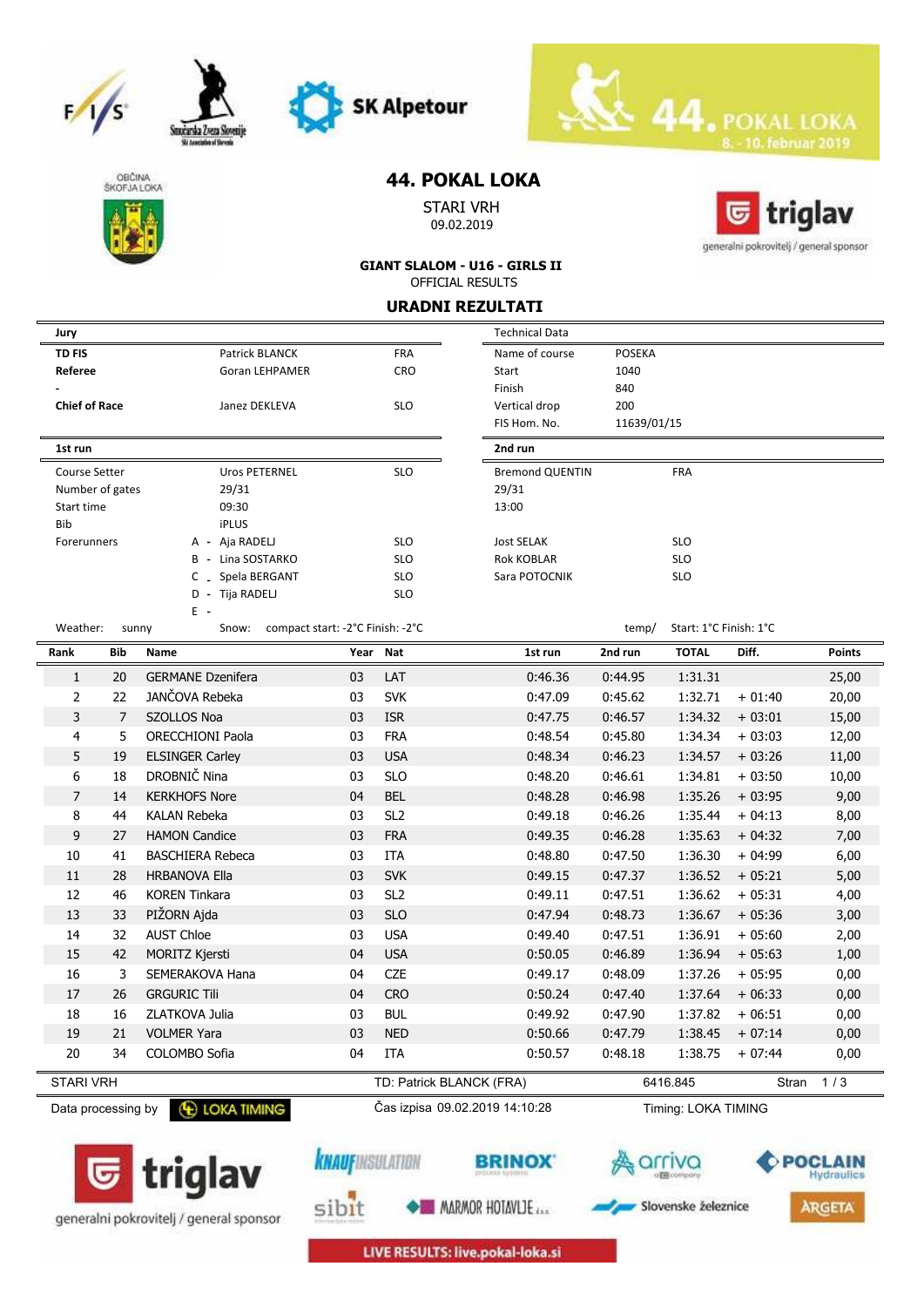







## **44. POKAL LOKA**

**SK Alpetour** 

STARI VRH 09.02.2019



generalni pokrovitelj / general sponsor

#### **GIANT SLALOM - U16 - GIRLS II** OFFICIAL RESULTS

#### **URADNI REZULTATI**

| Rank | Bib | <b>Name</b>               | Year | Nat             | 1st run | 2nd run | <b>TOTAL</b> | Diff.    | <b>Points</b> |
|------|-----|---------------------------|------|-----------------|---------|---------|--------------|----------|---------------|
| 21   | 12  | <b>CATLIN Glesni</b>      | 03   | <b>GBR</b>      | 0:50.52 | 0:48.38 | 1:38.90      | $+07:59$ | 0,00          |
| 22   | 47  | PETERNELJ Sara            | 04   | SL <sub>3</sub> | 0:50.39 | 0:48.56 | 1:38.95      | $+07:64$ | 0,00          |
| 23   | 31  | <b>BLOK Finn</b>          | 03   | <b>NED</b>      | 0:50.75 | 0:48.22 | 1:38.97      | $+07:66$ | 0,00          |
| 24   | 6   | SALEHHUDDIN Aruwin        | 04   | <b>MAS</b>      | 0:50.50 | 0:48.65 | 1:39.15      | $+07:84$ | 0,00          |
| 25   | 38  | KOVAČIKOVA Lenka          | 03   | <b>SVK</b>      | 0:50.57 | 0:49.17 | 1:39.74      | $+08:43$ | 0,00          |
| 26   | 4   | <b>WHEATHLEY Kyra</b>     | 03   | <b>AUS</b>      | 0:50.88 | 0:49.28 | 1:40.16      | $+08:85$ | 0,00          |
| 27   | 43  | VAN DOORNEN Hilde         | 03   | <b>NED</b>      | 0:51.37 | 0:49.35 | 1:40.72      | $+09:41$ | 0,00          |
| 28   | 23  | <b>BABOS Panka</b>        | 03   | <b>HUN</b>      | 0:52.21 | 0:49.66 | 1:41.87      | $+10:56$ | 0,00          |
| 29   | 29  | <b>BOURBON Fien</b>       | 03   | <b>BEL</b>      | 0:52.86 | 0:50.85 | 1:43.71      | $+12:40$ | 0,00          |
| 30   | 36  | <b>KALTSOGIANNI Maria</b> | 03   | <b>GRE</b>      | 0:53.20 | 0:51.21 | 1:44.41      | $+13:10$ | 0,00          |
| 31   | 1   | DRAGOLJEVIC Nikolina      | 03   | <b>BIH</b>      | 0:52.46 | 0:52.12 | 1:44.58      | $+13:27$ | 0,00          |
| 32   | 24  | FILIPOVIC Teodora         | 04   | <b>BIH</b>      | 0:53.08 | 0:51.76 | 1:44.84      | $+13:53$ | 0,00          |
| 33   | 30  | BLAGOJEVIĆ Isidora        | 04   | <b>SRB</b>      | 0:52.84 | 0:52.20 | 1:45.04      | $+13:73$ | 0,00          |
| 34   | 17  | <b>BIRKNER Martina</b>    | 03   | <b>CHI</b>      | 0:53.87 | 0:52.46 | 1:46.33      | $+15:02$ | 0,00          |
| 35   | 25  | <b>MARGARITI Maria</b>    | 03   | <b>GRE</b>      | 0:55.15 | 0:53.53 | 1:48.68      | $+17:37$ | 0,00          |
| 36   | 49  | <b>POKORN Petra</b>       | 04   | SL <sub>3</sub> | 0:56.75 | 0:54.82 | 1:51.57      | $+20:26$ | 0,00          |
| 37   | 13  | <b>OSCH Chéryl</b>        | 03   | <b>LUX</b>      | 0:59.66 | 0:56.69 | 1:56.35      | $+25:04$ | 0,00          |
| 38   | 11  | RADOVIC Ivana             | 03   | <b>MNE</b>      | 0:59.27 | 0:58.14 | 1:57.41      | $+26:10$ | 0,00          |

### **DID NOT FINISH 1st RUN**

| <b>Bib</b> | <b>Name</b>                |    | Year Nat   |
|------------|----------------------------|----|------------|
| 8          | DJUROVIĆ Katarina          | 03 | <b>SRB</b> |
| 9          | SINIGOI Caterina           | 03 | <b>ITA</b> |
| 10         | <b>TSOPELA Amilia Amal</b> | 03 | <b>GRE</b> |
| 15         | LJUTIC Zrinka              | 04 | <b>CRO</b> |
| 35         | PATOCKOVA Anna             | 04 | <b>CZE</b> |
| 37         | FONNE Eglantine            | 04 | <b>FRA</b> |

### **DID NOT FINISH 2.nd RUN**

| <b>Bib</b> | <b>Name</b>             | Year Nat         |  |
|------------|-------------------------|------------------|--|
|            | <b>HAMALAINEN Minea</b> | 03<br>FIN        |  |
| 39         | KOMARKOVA Vendula       | 04<br>CZE        |  |
| 40         | ROBIN Maša              | 03<br><b>SLO</b> |  |
| 45         | RONZULO Alja            | 03<br>SL2        |  |

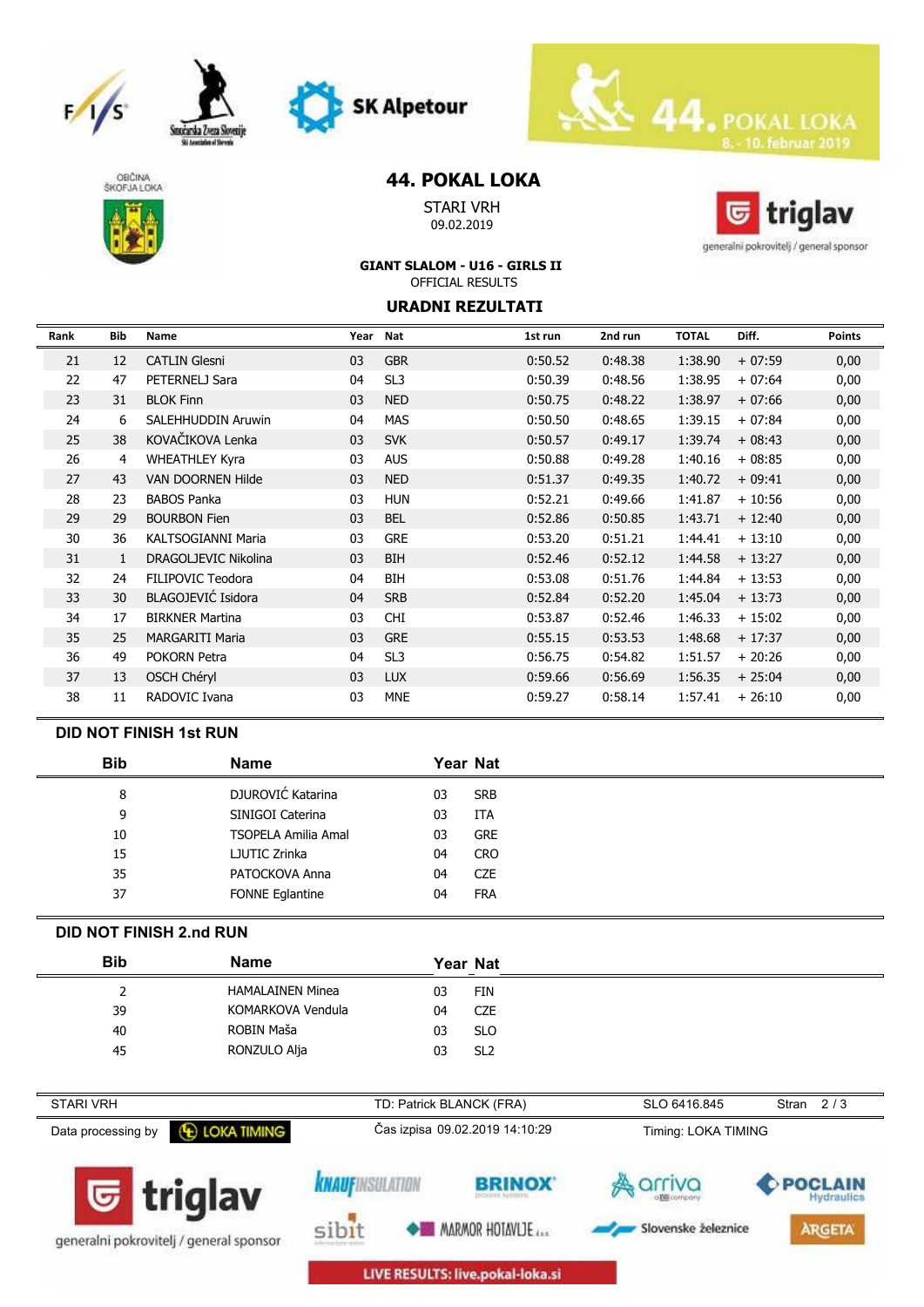| Smocarska Zveza Slovenije<br>Ski Ameriation of Shronda | <b>SK Alpetour</b>                   | <b>POKAL LOKA</b><br>8. - 10. februar 2019 |
|--------------------------------------------------------|--------------------------------------|--------------------------------------------|
| <b>OBČINA</b><br><b>ŠKOFJALOKA</b>                     | <b>44. POKAL LOKA</b>                |                                            |
|                                                        | <b>STARI VRH</b><br>09.02.2019       | triglav<br>で                               |
|                                                        |                                      | generalni pokrovitelj / general sponsor    |
|                                                        | <b>GIANT SLALOM - U16 - GIRLS II</b> |                                            |
|                                                        | <b>OFFICIAL RESULTS</b>              |                                            |
|                                                        | <b>URADNI REZULTATI</b>              |                                            |
| <b>DISQUALIFIED 2nd RUN</b>                            |                                      |                                            |

48 KAVŠEK Evita 04 SL3 29

**Year Nat Gates**

**Bib Name**

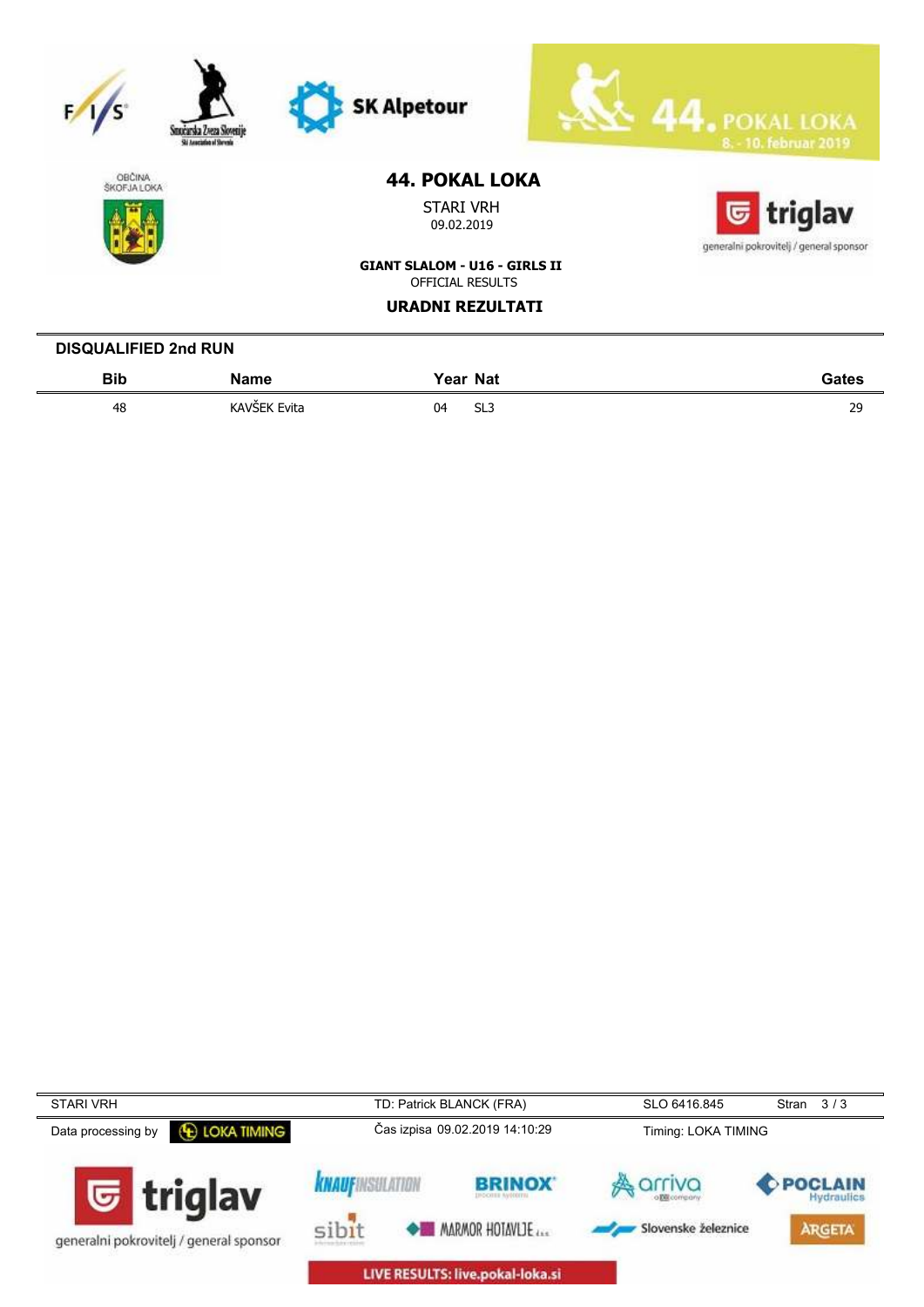







Smożarska Zveza S

## **44. POKAL LOKA**

STARI VRH 09.02.2019



**ARGETA** 

Slovenske železnice

**GIANT SLALOM - U16 - BOYS II** OFFICIAL RESULTS

**URADNI REZULTATI**

| Jury                 |                 |                                                           |                         |                 | <b>Technical Data</b>          |               |                        |          |                       |
|----------------------|-----------------|-----------------------------------------------------------|-------------------------|-----------------|--------------------------------|---------------|------------------------|----------|-----------------------|
| <b>TD FIS</b>        |                 | Patrick BLANCK                                            |                         | <b>FRA</b>      | Name of course                 | <b>POSEKA</b> |                        |          |                       |
| Referee              |                 | <b>Goran LEHPAMER</b>                                     |                         | <b>CRO</b>      | Start                          | 1040          |                        |          |                       |
|                      |                 |                                                           |                         |                 | Finish                         | 840           |                        |          |                       |
| <b>Chief of Race</b> |                 | Janez DEKLEVA                                             |                         | <b>SLO</b>      | Vertical drop                  | 200           |                        |          |                       |
|                      |                 |                                                           |                         |                 | FIS Hom. No.                   | 11639/01/15   |                        |          |                       |
| 1st run              |                 |                                                           |                         |                 | 2nd run                        |               |                        |          |                       |
| <b>Course Setter</b> |                 | <b>Uros PETERNEL</b>                                      |                         | <b>SLO</b>      | <b>Bremond QUENTIN</b>         |               | FRA                    |          |                       |
|                      | Number of gates | 29/31                                                     |                         |                 | 29/31                          |               |                        |          |                       |
| Start time           |                 | 09:30                                                     |                         |                 | 13:00                          |               |                        |          |                       |
| Bib                  |                 | <b>iPLUS</b>                                              |                         |                 |                                |               |                        |          |                       |
| Forerunners          |                 | A - Aja RADELJ                                            |                         | <b>SLO</b>      | <b>Jost SELAK</b>              |               | <b>SLO</b>             |          |                       |
|                      |                 | B - Lina SOSTARKO                                         |                         | <b>SLO</b>      | <b>Rok KOBLAR</b>              |               | <b>SLO</b>             |          |                       |
|                      |                 | _ Spela BERGANT<br>С                                      |                         | <b>SLO</b>      | Sara POTOCNIK                  |               | <b>SLO</b>             |          |                       |
|                      |                 | D - Tija RADELJ                                           |                         | <b>SLO</b>      |                                |               |                        |          |                       |
| Weather:             |                 | E -<br>compact start: -2°C Finish: -2°C<br>sunny<br>Snow: |                         |                 |                                | temp/         | Start: 1°C Finish: 1°C |          |                       |
| Rank                 | Bib             | Name                                                      |                         | Year Nat        | 1st run                        | 2nd run       | <b>TOTAL</b>           | Diff.    | <b>Points</b>         |
| $\mathbf{1}$         | 67              | <b>BIGATEL Justin</b>                                     | 03                      | <b>USA</b>      | 0:47.03                        | 0:45.17       | 1:32.20                |          | 25,00                 |
| 2                    | 69              | SEŠLAR Andraž                                             | 03                      | <b>SLO</b>      | 0:47.28                        | 0:45.18       | 1:32.46                | $+00:26$ | 20,00                 |
| 3                    | 57              | <b>RUFFINY Robert</b>                                     | 04                      | <b>SVK</b>      | 0:47.35                        | 0:45.34       | 1:32.69                | $+00:49$ | 15,00                 |
| 4                    | 108             | ANDERLIČ Jakob                                            | 04                      | SL <sub>2</sub> | 0:47.43                        | 0:46.14       | 1:33.57                | $+01:37$ | 12,00                 |
| 5                    | 62              | PETANJKO William                                          | 03                      | <b>CRO</b>      | 0:47.51                        | 0:46.17       | 1:33.68                | $+01:48$ | 11,00                 |
| 6                    | 89              | <b>URY Balint</b>                                         | 03                      | <b>HUN</b>      | 0:47.86                        | 0:45.97       | 1:33.83                | $+01:63$ | 10,00                 |
| $\overline{7}$       | 56              | <b>SEVERI Arturo</b>                                      | 03                      | <b>ITA</b>      | 0:47.60                        | 0:46.51       | 1:34.11                | $+01:91$ | 9,00                  |
| 8                    | 52              | MESSSENGER Harisson                                       | 03                      | <b>NZL</b>      | 0:47.97                        | 0:46.16       | 1:34.13                | $+01:93$ | 8,00                  |
| 9                    | 103             | <b>HABAJEC Matevž</b>                                     | 03                      | <b>SLO</b>      | 0:48.27                        | 0:46.12       | 1:34.39                | $+02:19$ | 7,00                  |
| 10                   | 82              | RAMICONE Paolo                                            | 03                      | ITA             | 0:48.26                        | 0:46.23       | 1:34.49                | $+02:29$ | 6,00                  |
| 11                   | 101             | <b>BENEDETTI Albert</b>                                   | 03                      | <b>ITA</b>      | 0:47.99                        | 0:46.69       | 1:34.68                | $+02:48$ | 5,00                  |
| 11                   | 87              | <b>ORESIC Otto</b>                                        | 04                      | <b>CRO</b>      | 0:48.06                        | 0:46.62       | 1:34.68                | $+02:48$ | 5,00                  |
| 13                   | 85              | <b>BELLINO Max</b>                                        | 03                      | <b>USA</b>      | 0:48.31                        | 0:46.71       | 1:35.02                | $+02:82$ | 3,00                  |
| 14                   | 76              | PODLIPNIK Anže                                            | 03                      | <b>SLO</b>      | 0:48.21                        | 0:46.88       | 1:35.09                | $+02:89$ | 2,00                  |
| 15                   | 74              | <b>BOTKA Timo</b>                                         | 03                      | <b>SVK</b>      | 0:48.32                        | 0:47.26       | 1:35.58                | $+03:38$ | 1,00                  |
| 16                   | 61              | <b>KAFERINOV Kostadin</b>                                 | 03                      | <b>BUL</b>      | 0:48.73                        | 0:46.86       | 1:35.59                | $+03:39$ | 0,00                  |
| 17                   | 68              | <b>RAMPTON Thomas</b>                                     | 03                      | <b>GBR</b>      | 0:48.79                        | 0:46.82       | 1:35.61                | $+03:41$ | 0,00                  |
| 18                   | 92              | PALMQUIST Camden                                          | 03                      | <b>USA</b>      | 0:49.22                        | 0:46.66       | 1:35.88                | $+03:68$ | 0,00                  |
| 19                   | 112             | <b>BELEHAR Luka</b>                                       | 04                      | SL <sub>3</sub> | 0:49.37                        | 0:46.93       | 1:36.30                | $+04:10$ | 0,00                  |
| 20                   | 58              | <b>TRUNK Tamas</b>                                        | 03                      | <b>HUN</b>      | 0:48.84                        | 0:47.54       | 1:36.38                | $+04:18$ | 0,00                  |
| <b>STARI VRH</b>     |                 |                                                           |                         |                 | TD: Patrick BLANCK (FRA)       |               | 1482.845               | Stran    | 1/3                   |
| Data processing by   |                 | <b>E LOKA TIMING</b>                                      |                         |                 | Čas izpisa 09.02.2019 14:10:32 |               | Timing: LOKA TIMING    |          |                       |
|                      |                 | $\overline{\mathbf{G}}$ triglav                           | <b>KNAUF</b> INSULATION |                 |                                |               |                        |          | POCLAIN<br>Hydraulics |





**MARMOR HOTAVLIE**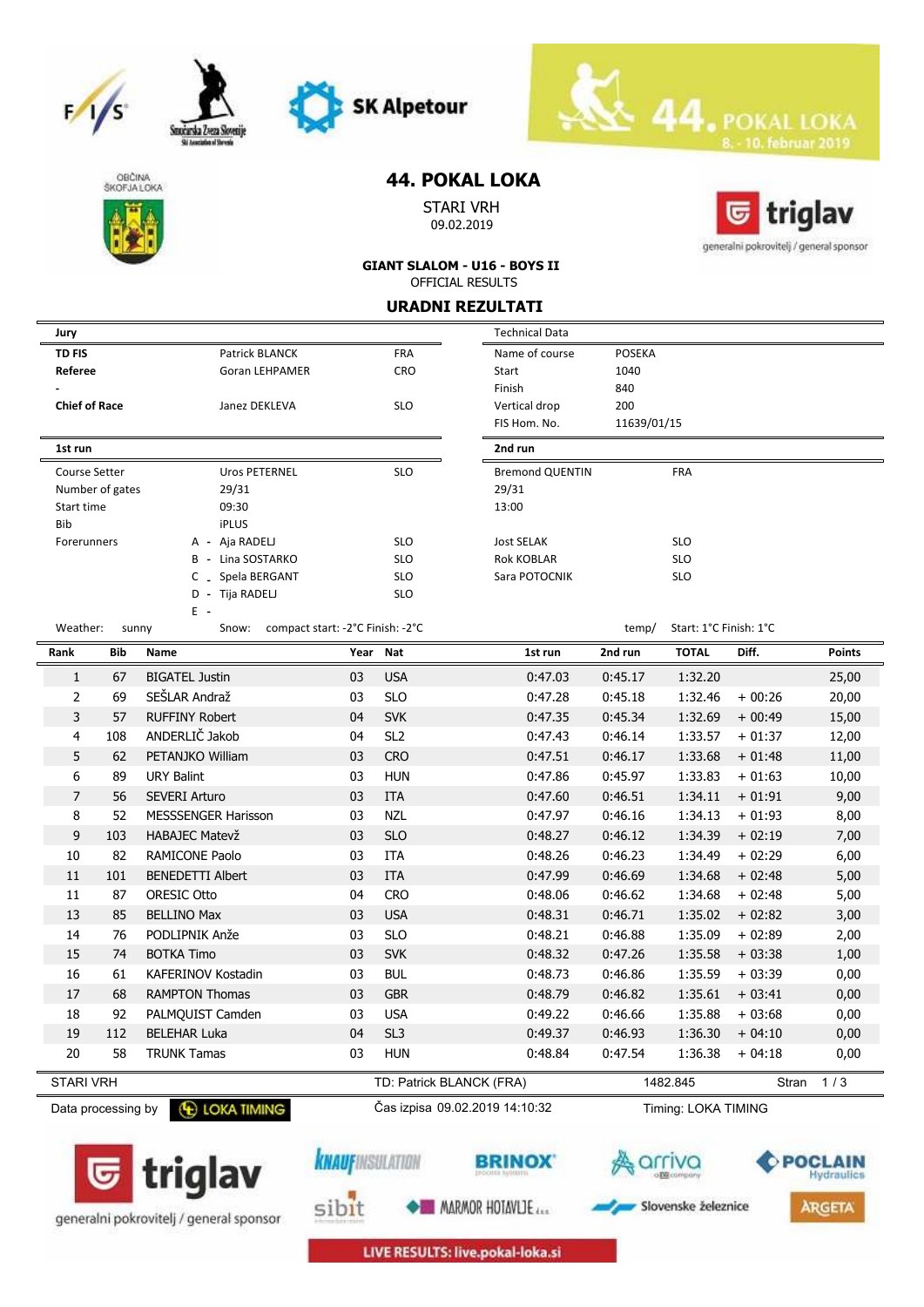









## **44. POKAL LOKA**

STARI VRH 09.02.2019



**GIANT SLALOM - U16 - BOYS II** OFFICIAL RESULTS

**URADNI REZULTATI**

| Rank | Bib        | Name                             | Year Nat |                 |                  | 1st run | 2nd run | <b>TOTAL</b> | Diff.    | <b>Points</b> |
|------|------------|----------------------------------|----------|-----------------|------------------|---------|---------|--------------|----------|---------------|
| 21   | 78         | <b>STOLEAR Evan</b>              | 04       | <b>FRA</b>      |                  | 0:47.20 | 0:49.19 | 1:36.39      | $+04:19$ | 0,00          |
| 22   | 88         | <b>MAISANO William</b>           | 03       | <b>AUS</b>      |                  | 0:49.35 | 0:47.45 | 1:36.80      | $+04:60$ | 0,00          |
| 23   | 94         | <b>VISSER Derek</b>              | 03       | <b>NED</b>      |                  | 0:50.00 | 0:47.11 | 1:37.11      | $+04:91$ | 0,00          |
| 24   | 53         | <b>MCGOWN Kyle</b>               | 03       | <b>AUS</b>      |                  | 0:48.62 | 0:48.77 | 1:37.39      | $+05:19$ | 0,00          |
| 25   | 84         | <b>GLAVCHEV Ivan</b>             | 04       | <b>BUL</b>      |                  | 0:49.69 | 0:48.10 | 1:37.79      | $+05:59$ | 0,00          |
| 26   | 75         | WOODS Sam                        | 04       | <b>NZL</b>      |                  | 0:49.97 | 0:48.18 | 1:38.15      | $+05:95$ | 0,00          |
| 27   | 105        | <b>KECERIN Grga</b>              | 04       | <b>CRO</b>      |                  | 0:50.59 | 0:48.22 | 1:38.81      | $+06:61$ | 0,00          |
| 28   | 100        | <b>MPAKAS Asterios</b>           | 03       | <b>GRE</b>      |                  | 0:50.29 | 0:48.70 | 1:38.99      | $+06:79$ | 0,00          |
| 29   | 79         | <b>DOSEDEL Jan Martin</b>        | 04       | <b>CZE</b>      |                  | 0:50.11 | 0:48.91 | 1:39.02      | $+06:82$ | 0,00          |
| 30   | 81         | <b>COLLINS Oliver</b>            | 03       | <b>GBR</b>      |                  | 0:50.75 | 0:48.40 | 1:39.15      | $+06:95$ | 0,00          |
| 31   | 97         | <b>ZBASNIK Niko</b>              | 04       | <b>CRO</b>      |                  | 0:50.19 | 0:49.07 | 1:39.26      | $+07:06$ | 0,00          |
| 32   | 70         | <b>KLIMA Oskar</b>               | 04       | <b>CZE</b>      |                  | 0:50.21 | 0:49.13 | 1:39.34      | $+07:14$ | 0,00          |
| 33   | 54         | <b>LAZARESKI Mirko</b>           | 03       | <b>MKD</b>      |                  | 0:50.57 | 0:49.20 | 1:39.77      | $+07:57$ | 0,00          |
| 34   | 115        | JERIČ Bine                       | 04       | SL <sub>3</sub> |                  | 0:50.76 | 0:49.15 | 1:39.91      | $+07:71$ | 0,00          |
| 35   | 80         | <b>ASVESTAS Dimitros</b>         | 03       | <b>GRE</b>      |                  | 0:50.85 | 0:49.10 | 1:39.95      | $+07:75$ | 0,00          |
| 36   | 60         | <b>VERACINI Pascal</b>           | 04       | <b>CHI</b>      |                  | 0:51.01 | 0:49.70 | 1:40.71      | $+08:51$ | 0,00          |
| 37   | 66         | <b>WERCKX Jarne</b>              | 03       | <b>BEL</b>      |                  | 0:52.21 | 0:49.26 | 1:41.47      | $+09:27$ | 0,00          |
| 38   | 72         | VOJNOVIĆ Dušan                   | 04       | <b>SRB</b>      |                  | 0:51.47 | 0:50.05 | 1:41.52      | $+09:32$ | 0,00          |
| 39   | 98         | <b>DOWLING Laidley</b>           | 03       | <b>AUS</b>      |                  | 0:51.71 | 0:50.37 | 1:42.08      | $+09:88$ | 0,00          |
| 40   | 90         | NOVAČEK Miroslav                 | 03       | <b>SVK</b>      |                  | 0:51.54 | 0:51.02 | 1:42.56      | $+10:36$ | 0,00          |
| 41   | 96         | <b>FIALA Matyas</b>              | 03       | <b>CZE</b>      |                  | 0:53.39 | 0:49.56 | 1:42.95      | $+10:75$ | 0,00          |
| 42   | 55         | <b>DUMITRU Luca</b>              | 04       | <b>ROU</b>      |                  | 0:51.96 | 0:51.00 | 1:42.96      | $+10:76$ | 0,00          |
| 43   | 63         | <b>CHALKIDIS Theodoros</b>       | 03       | <b>GRE</b>      |                  | 0:52.60 | 0:50.92 | 1:43.52      | $+11:32$ | 0,00          |
| 44   | 104        | <b>BART Eduard</b>               | 04       | <b>ROU</b>      |                  | 0:53.75 | 0:50.77 | 1:44.52      | $+12:32$ | 0,00          |
| 45   | 114        | <b>GRAMMATIKOPOULOS Georgios</b> | 03       | <b>GRE</b>      |                  | 0:55.16 | 0:50.37 | 1:45.53      | $+13:33$ | 0,00          |
| 46   | 77         | <b>HAMIDOVIC Daut</b>            | 03       | <b>BIH</b>      |                  | 0:54.52 | 0:51.61 | 1:46.13      | $+13:93$ | 0,00          |
|      |            | <b>DID NOT START 1st RUN</b>     |          |                 |                  |         |         |              |          |               |
|      | <b>Bib</b> | <b>Name</b>                      |          |                 | Year Nat         |         |         |              |          |               |
|      | 51         | <b>CLAUSING Mees</b>             |          |                 | 04<br><b>NED</b> |         |         |              |          |               |
|      |            | <b>DID NOT FINISH 1st RUN</b>    |          |                 |                  |         |         |              |          |               |

| <b>Bib</b>                                                           | <b>Name</b>                |                          | Year Nat |                                         |                               |                                               |
|----------------------------------------------------------------------|----------------------------|--------------------------|----------|-----------------------------------------|-------------------------------|-----------------------------------------------|
| 59                                                                   | MAUBOUCHER Vincent         |                          | 03       | <b>FRA</b>                              |                               |                                               |
| 65                                                                   | <b>VUKMIROVIC Vladimir</b> |                          | 04       | <b>MNE</b>                              |                               |                                               |
| <b>STARI VRH</b>                                                     |                            | TD: Patrick BLANCK (FRA) |          |                                         | SLO 1482.845                  | Stran $2/3$                                   |
| Data processing by                                                   | <b>E LOKA TIMING</b>       |                          |          | Čas izpisa 09.02.2019 14:10:33          | Timing: LOKA TIMING           |                                               |
| $\mathbf{\nabla}$ triglav<br>generalni pokrovitelj / general sponsor | sibit                      | <b>KNAUFINSULATION</b>   |          | <b>BRINOX</b><br><b>MARMOR HOTAVLIE</b> | arriva<br>Slovenske železnice | POCLAIN<br><b>Hydraulics</b><br><b>ARGETA</b> |

LIVE RESULTS: live.pokal-loka.si